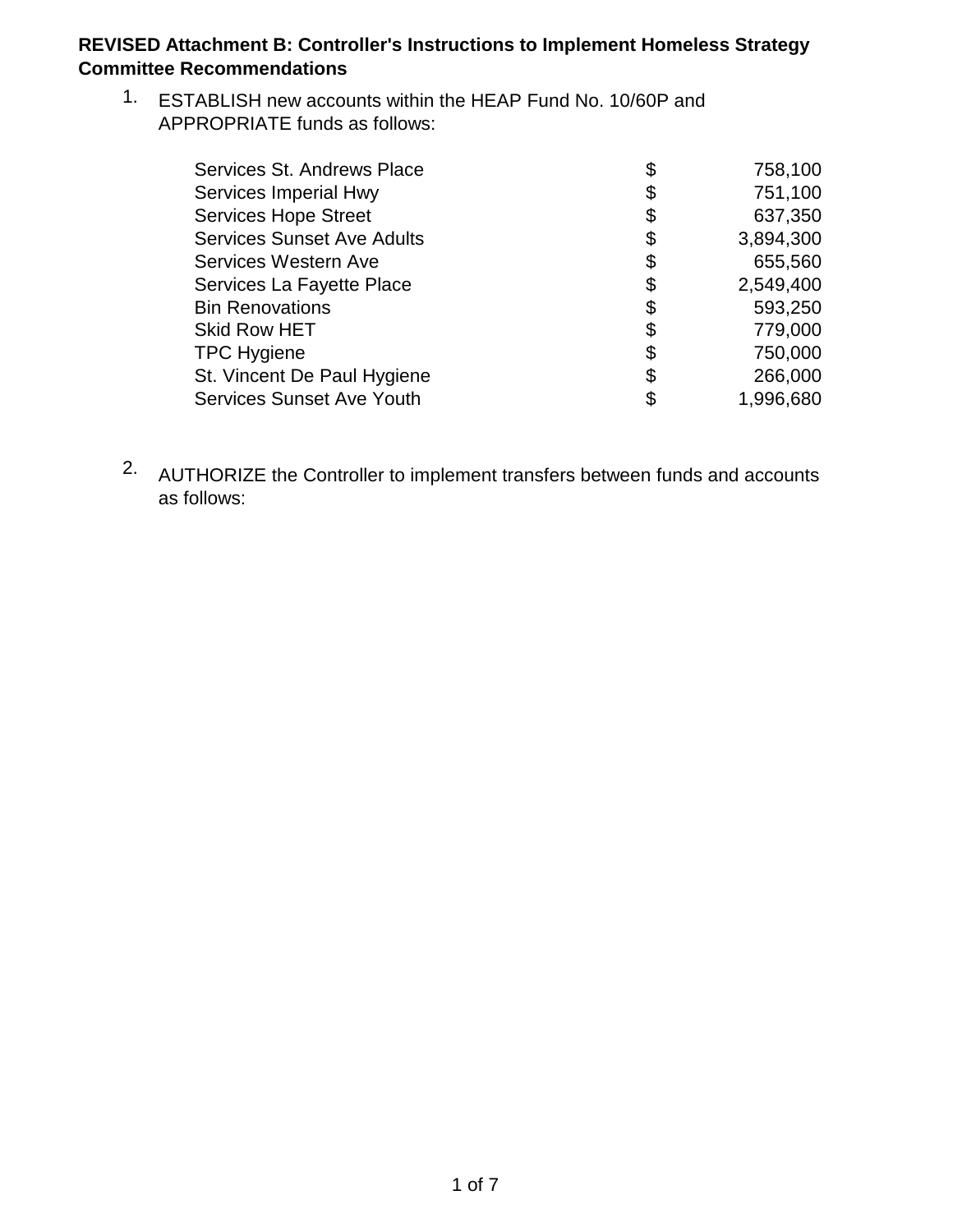|          | <b>TRANSFER FROM</b>                         |    | <b>TRANSFER TO</b> |                                          |               |    |           |  |  |
|----------|----------------------------------------------|----|--------------------|------------------------------------------|---------------|----|-----------|--|--|
| Rec. No. | <b>FUND/ACCOUNT</b>                          |    | <b>AMOUNT</b>      | <b>FUND/ACCOUNT</b>                      | <b>AMOUNT</b> |    |           |  |  |
| 2.a.i.2  | Fund 60P/10, HEAP                            |    |                    | Fund 100/54, CIEP                        |               |    |           |  |  |
|          | 10R630, AC-1 - Capital and Operating Support | \$ | 1,607,519          | 00R647, Bridge Housing - St. Andrews Pl. |               |    | 1,607,519 |  |  |
|          |                                              |    |                    |                                          | TOTAL \$      |    | 1,607,519 |  |  |
| 2.a.i.3  | Fund 60P/10, HEAP                            |    |                    | Fund 100/54, CIEP                        |               |    |           |  |  |
|          | 10R630, AC-1 - Capital and Operating Support | \$ | 1,452,161          | 00R648, Bridge Housing - Imperial Hwy    |               |    | 1,452,161 |  |  |
|          |                                              |    |                    |                                          | TOTAL \$      |    | 1,452,161 |  |  |
| 2.a.i.4  | Fund 60P/10, HEAP                            |    |                    | Fund 100/54, CIEP                        |               |    |           |  |  |
|          | 10R630, AC-1 - Capital and Operating Support | \$ | 235,125            | 00R637, Bridge Housing - VA Campus       |               |    | 235,125   |  |  |
|          |                                              |    |                    |                                          | TOTAL \$      |    | 235,125   |  |  |
| 2.a.ii.1 | Fund 60P/10, HEAP                            |    |                    | Fund 60P/10, HEAP                        |               |    |           |  |  |
|          | 10R630, AC-1 - Capital and Operating Support | \$ | 674,000            | TBD, Services St. Andrews Place          |               | \$ | 674,000   |  |  |
|          |                                              |    |                    |                                          | TOTAL \$      |    | 674,000   |  |  |
| 2.a.ii.2 | Fund 60P/10, HEAP                            |    |                    | Fund 60P/10, HEAP                        |               |    |           |  |  |
|          | 10R630, AC-1 - Capital and Operating Support | \$ | 667,000            | TBD, Services Imperial Hwy               |               | \$ | 667,000   |  |  |
|          |                                              |    |                    |                                          | TOTAL \$      |    | 667,000   |  |  |
| 2.a.ii.3 | Fund 60P/10, HEAP                            |    |                    | Fund 60P/10, HEAP                        |               |    |           |  |  |
|          | 10R630, AC-1 - Capital and Operating Support | \$ | 637,350            | TBD, Services Hope Street                |               | \$ | 637,350   |  |  |
|          |                                              |    |                    |                                          | TOTAL \$      |    | 637,350   |  |  |
| 2.a.ii.4 | Fund 60P/10, HEAP                            |    |                    | Fund 60P/10, HEAP                        |               |    |           |  |  |
|          | 10R630, AC-1 - Capital and Operating Support | \$ | 3,642,000          | TBD, Services Sunset Ave Adults          |               | \$ | 3,642,000 |  |  |
|          |                                              |    |                    |                                          | TOTAL \$      |    | 3,642,000 |  |  |
| 2.a.ii.5 | Fund 60P/10, HEAP                            |    |                    | Fund 60P/10, HEAP                        |               |    |           |  |  |
|          | 10R630, AC-1 - Capital and Operating Support | \$ | 655,560            | TBD, Services Western Ave                |               | \$ | 655,560   |  |  |
|          |                                              |    |                    |                                          | TOTAL \$      |    | 655,560   |  |  |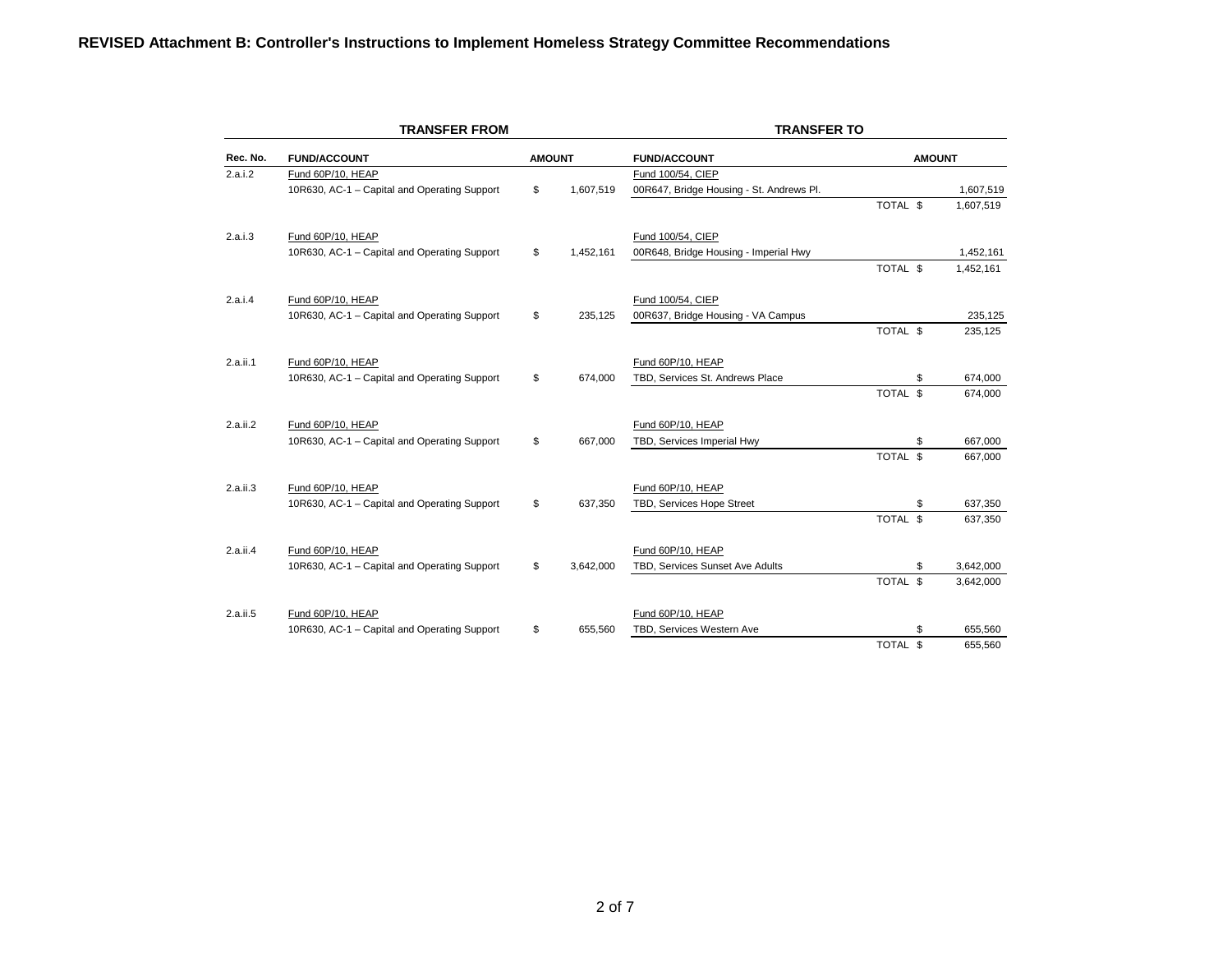|          | <b>TRANSFER FROM</b>                         |               |           |                                 | <b>TRANSFER TO</b> |               |
|----------|----------------------------------------------|---------------|-----------|---------------------------------|--------------------|---------------|
| Rec. No. | <b>FUND/ACCOUNT</b>                          | <b>AMOUNT</b> |           | <b>FUND/ACCOUNT</b>             |                    | <b>AMOUNT</b> |
| 2.a.ii.6 | Fund 60P/10, HEAP                            | \$            | 2,549,400 | Fund 60P/10, HEAP               |                    |               |
|          | 10R630, AC-1 - Capital and Operating Support |               |           | TBD, Services La Fayette        | \$                 | 2,549,400     |
|          |                                              |               |           |                                 | TOTAL \$           | 2,549,400     |
|          |                                              |               |           |                                 |                    |               |
|          |                                              |               |           | TOTAL ALL DEPARTMENTS AND FUNDS | æ                  | 12,120,115    |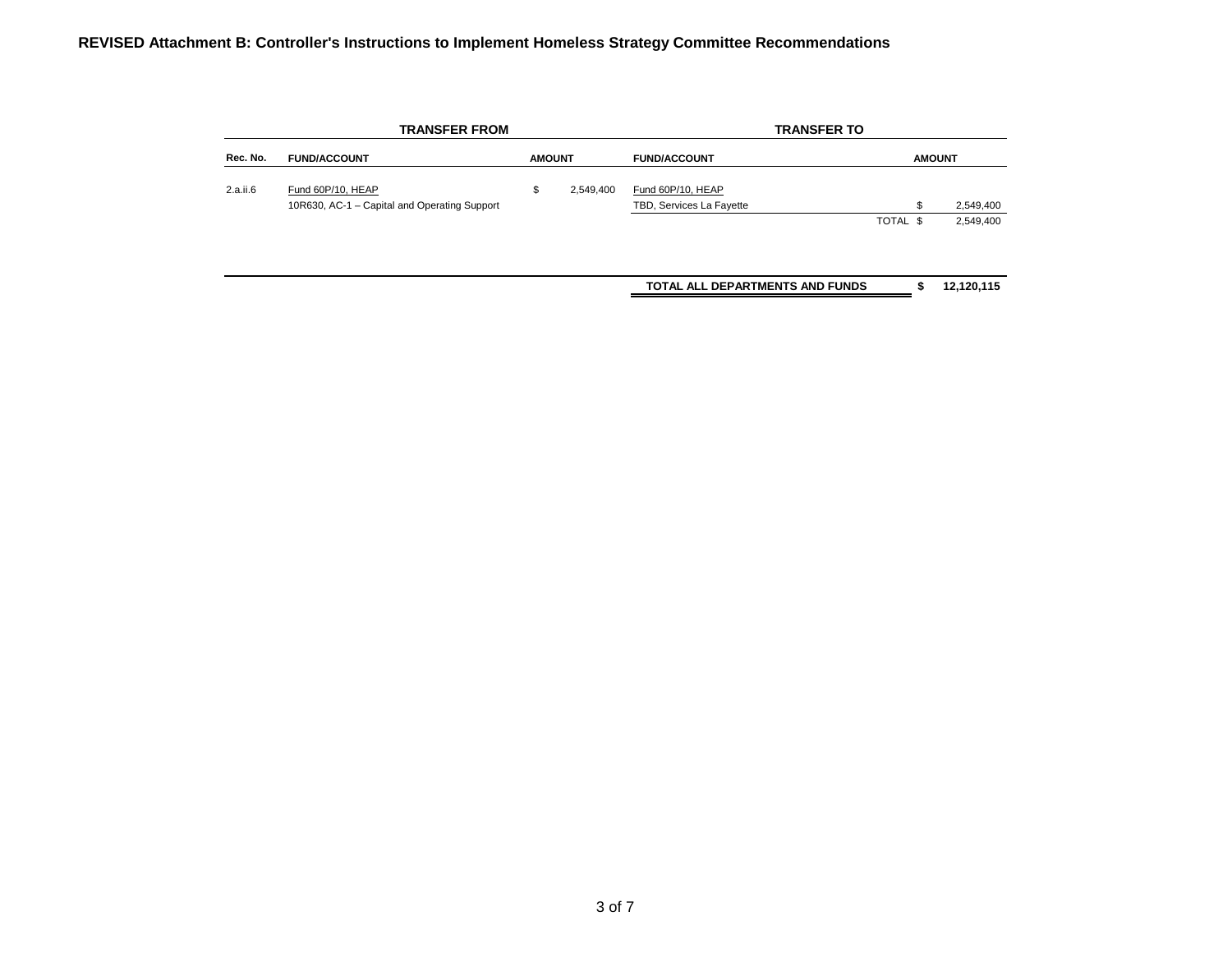|                                                                   | <b>TRANSFER FROM</b>                                                |               |                                     | <b>TRANSFER TO</b>                         |          |         |               |
|-------------------------------------------------------------------|---------------------------------------------------------------------|---------------|-------------------------------------|--------------------------------------------|----------|---------|---------------|
| Rec.<br>No.                                                       | <b>FUND/ACCOUNT</b>                                                 | <b>AMOUNT</b> |                                     | <b>FUND/ACCOUNT</b>                        |          |         | <b>AMOUNT</b> |
| 2.b.i                                                             | Fund 60P/10, HEAP                                                   |               |                                     | Fund 60P/10, HEAP                          |          |         |               |
|                                                                   | 10R631, AC-2 - Capital and Operating Support -<br><b>Skid Row</b>   | \$            | 593,250                             | TBD - Bin Renovations                      |          | \$      | 593,250       |
|                                                                   |                                                                     |               |                                     |                                            | TOTAL \$ |         | 593,250       |
| 2bii                                                              | Fund 60P/10, HEAP                                                   |               |                                     | Fund 60P/10, HEAP                          |          |         |               |
|                                                                   | 10R631, AC-2 - Capital and Operating Support -<br><b>Skid Row</b>   | \$            | 779,000                             | TBD - Skid Row HET                         |          | \$      | 779,000       |
|                                                                   |                                                                     |               |                                     |                                            | TOTAL \$ |         | 779,000       |
| 2biii                                                             | Fund 60P/10, HEAP                                                   |               |                                     | Fund 60P/10, HEAP                          |          |         |               |
| 10R631, AC-2 - Capital and Operating Support -<br><b>Skid Row</b> | \$                                                                  | 750,000       | TBD - TPC Hygiene                   |                                            | \$       | 750,000 |               |
|                                                                   |                                                                     |               |                                     | TOTAL \$                                   |          | 750,000 |               |
| 2biv                                                              | Fund 60P/10, HEAP<br>10R631, AC-2 - Capital and Operating Support - |               |                                     | Fund 60P/10, HEAP                          |          |         |               |
| Skid Row                                                          | \$                                                                  | 266,000       | TBD - St. Vincent De Paul - Hygiene |                                            | \$       | 266,000 |               |
|                                                                   |                                                                     |               |                                     |                                            | TOTAL \$ |         | 266,000       |
| 2bv                                                               | Fund 60P/10, HEAP<br>10R631, AC-2 - Capital and Operating Support - |               |                                     | Fund 100/40                                |          |         |               |
|                                                                   | <b>Skid Row</b>                                                     | \$            | 250,000                             | 001101 - Hiring Hall Construction          |          | \$      | 103,125       |
|                                                                   |                                                                     |               |                                     | 001121 - Benefits Hiring Hall Construction |          | \$      | 84,375        |
|                                                                   |                                                                     |               |                                     | 003180 - Construction Materials            |          | \$      | 62,500        |
|                                                                   |                                                                     |               |                                     |                                            | TOTAL \$ |         | 250,000       |
| 2 <sub>bvi</sub>                                                  | Fund 60P/10, HEAP<br>10R631, AC-2 - Capital and Operating Support - |               |                                     | Fund 100/58                                |          |         |               |
|                                                                   | <b>Skid Row</b>                                                     | \$            | 60,000                              | 001010 - Salaries General                  |          | \$      | 10,000        |
|                                                                   |                                                                     |               |                                     | 003040 - Contractual Services              |          | \$      | 40,000        |
|                                                                   |                                                                     |               |                                     | 003090 - Field Equipment Expense           |          | \$      | 5,000         |
|                                                                   |                                                                     |               |                                     | 006020 - Operating Expense                 |          | \$      | 5,000         |
|                                                                   |                                                                     |               |                                     |                                            | TOTAL \$ |         | 60,000        |
|                                                                   |                                                                     |               |                                     | TOTAL ALL DEPARTMENTS AND FUNDS            |          | \$      | 2,698,250     |
|                                                                   |                                                                     |               |                                     |                                            |          |         |               |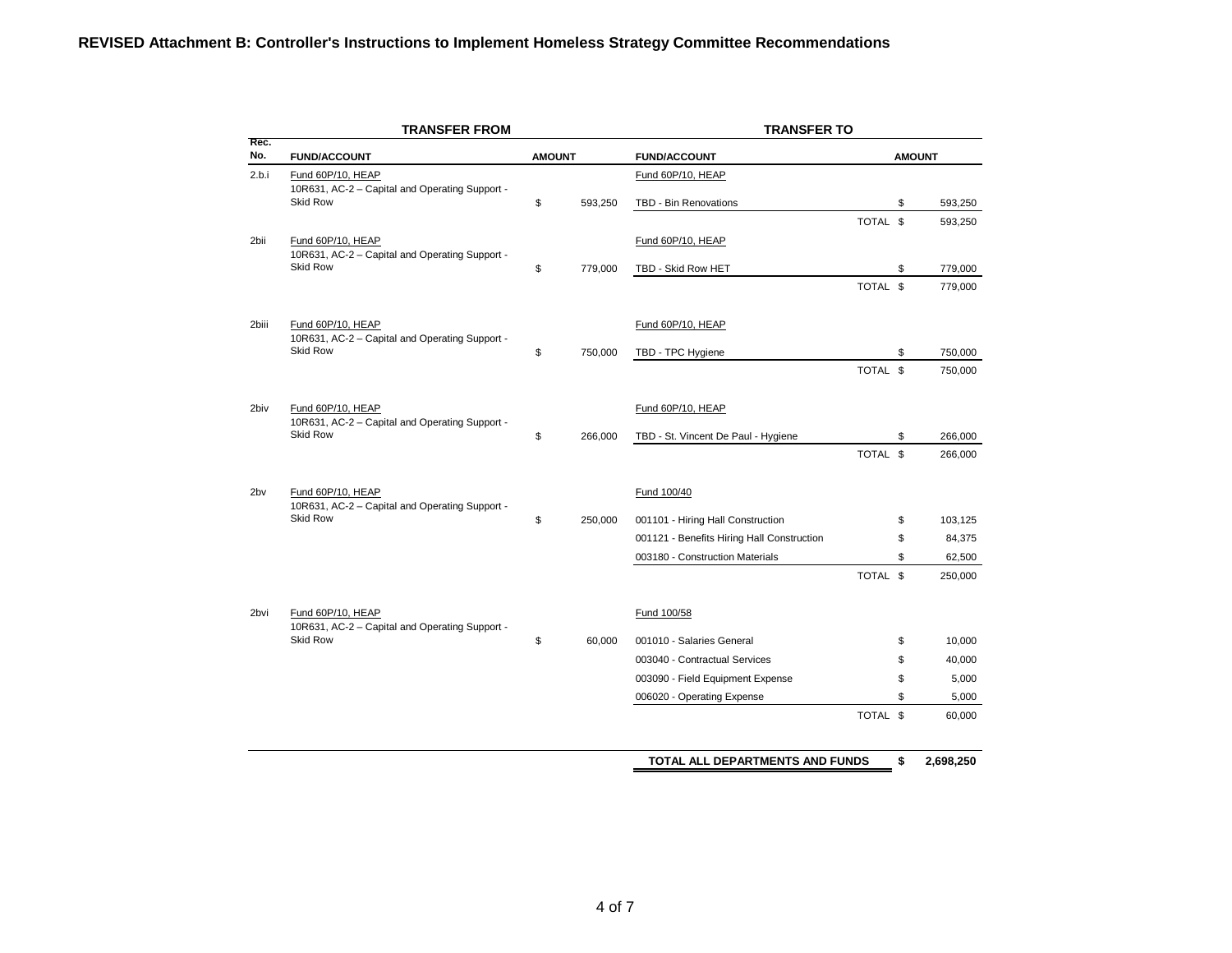|          | <b>TRANSFER FROM</b>                                      |               |           | <b>TRANSFER TO</b>                                                |          |               |
|----------|-----------------------------------------------------------|---------------|-----------|-------------------------------------------------------------------|----------|---------------|
| Rec. No. | <b>FUND/ACCOUNT</b>                                       | <b>AMOUNT</b> |           | <b>FUND/ACCOUNT</b>                                               |          | <b>AMOUNT</b> |
|          | Fund 60P/10, HEAP<br>10R632, AC-3 - Programs and Services |               | 3.513.921 | Fund 60P/10, HEAP<br>10R630, AC-1 - Capital and Operating Support |          | 3.513.921     |
|          |                                                           |               |           |                                                                   | TOTAL \$ | 3.513.921     |
|          |                                                           |               |           | TOTAL ALL DEPARTMENTS AND FUNDS                                   |          | 3,513,921     |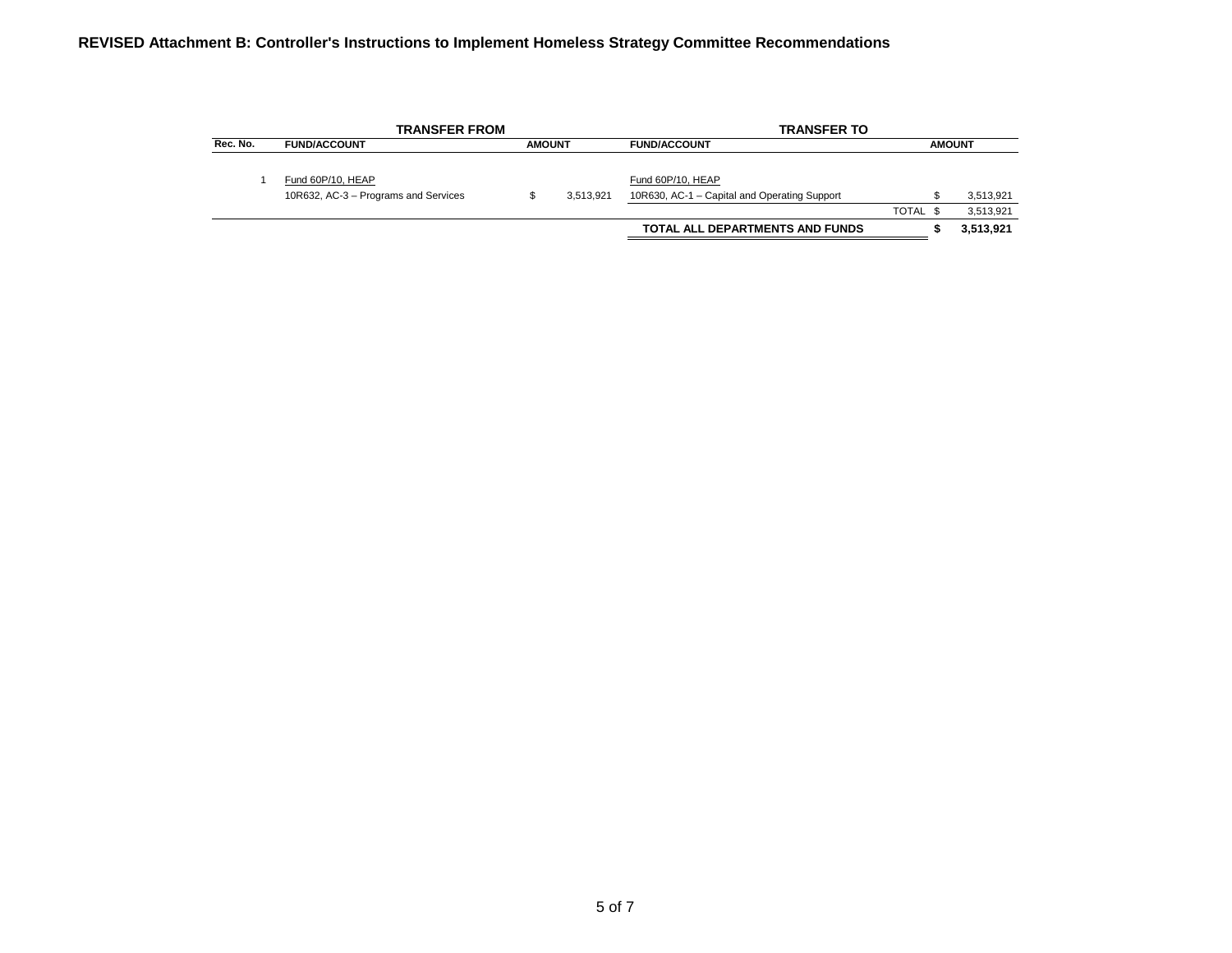|             | <b>TRANSFER FROM</b>                                            |               |           | <b>TRANSFER TO</b>                                  |    |               |
|-------------|-----------------------------------------------------------------|---------------|-----------|-----------------------------------------------------|----|---------------|
| Rec.<br>No. | <b>FUND/ACCOUNT</b>                                             | <b>AMOUNT</b> |           | <b>FUND/ACCOUNT</b>                                 |    | <b>AMOUNT</b> |
| 2c          | Fund 60P/10, HEAP<br>10R633, AC-4 - Homeless Services for Youth | \$            | 1.966.680 | Fund 60P/10, HEAP<br>TBD, Services Sunset Ave Youth |    | 1,996,680     |
|             |                                                                 |               |           | <b>TOTAL</b>                                        | \$ | 1,996,680     |
|             |                                                                 |               |           | TOTAL ALL DEPARTMENTS AND FUNDS                     | S  | 1,996,680     |